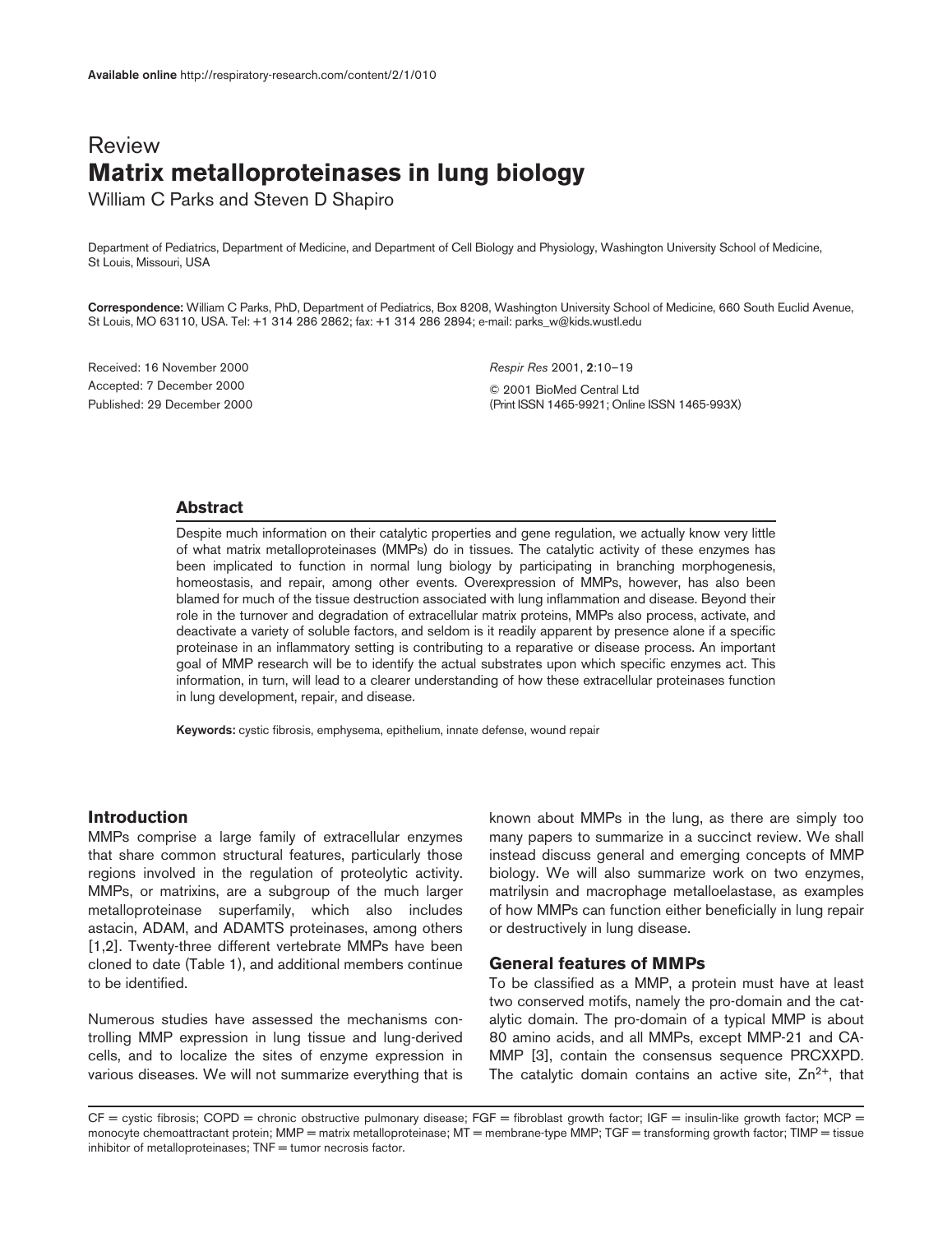#### **Matrix metalloproteinases (MMPs)**

| MMP designation* | Common name (other or previous names)                               |  |
|------------------|---------------------------------------------------------------------|--|
| MMP-1            | Collagenase-1 (fibroblast collagenase, interstitial<br>collagenase) |  |
| MMP-2            | Gelatinase-A (72 kDa gelatinase, 72 kDa type IV<br>collagenase)     |  |
| MMP-3            | Stromelysin-1 (transin-1)                                           |  |
| MMP-7            | Matrilysin (PUMP)                                                   |  |
| MMP-8            | Collagenase-2 (neutrophil collagenase)                              |  |
| MMP-9            | Gelatinase-B (92 kDa gelatinase, 92 kDa type IV<br>collagenase)     |  |
| <b>MMP-10</b>    | Stromelysin-2 (transin-2)                                           |  |
| <b>MMP-11</b>    | Stromelysin-3                                                       |  |
| <b>MMP-12</b>    | Macrophage metalloelastase                                          |  |
| <b>MMP-13</b>    | Collagenase-3 (rat collagenase)                                     |  |
| <b>MMP-14</b>    | MT1-MMP (membrane-type MMP)                                         |  |
| <b>MMP-15</b>    | MT2-MMP                                                             |  |
| <b>MMP-16</b>    | MT3-MMP                                                             |  |
| <b>MMP-17</b>    | MT4-MMP                                                             |  |
| <b>MMP-18</b>    | Collagenase-4 <sup>+</sup>                                          |  |
| <b>MMP-19</b>    |                                                                     |  |
| MMP-20           | Enamelysin                                                          |  |
| <b>MMP-21</b>    |                                                                     |  |
| <b>MMP-22</b>    |                                                                     |  |
| <b>MMP-23</b>    | CA-MMP                                                              |  |
| <b>MMP-24</b>    | MT5-MMP                                                             |  |
| <b>MMP-25</b>    | Leukolysin (MT6-MMP)                                                |  |
| MMP-26           | Endometase (matrilysin-2)                                           |  |
|                  |                                                                     |  |

\*There is no MMP-4, MMP-5, or MMP-6. After matrilysin was discovered and designated as MMP-7, MMP-4 to MMP-6 were determined to be either MMP-2 or MMP-3. †Collagenase-4 was isolated from *Xenopus*. A mammalian homolog has not been found.

binds three conserved histidines in the sequence HEXXHXXGXXHS/TXXXXXXM, which also contains a conserved methionine to the carboxy side of the zincbinding site. In the inactive state, the conserved cysteine residue in the pro-domain provides the fourth coordination site for the catalytic zinc ion, and disruption of this bond is necessary for enzyme activity.

In addition to the two conserved regions, MMPs have a variety of specialized domains that contribute to substrate specificity and recognition or interaction with other proteins or molecules. With the exception of matrilysin, CA-MMP, and endometase/matrilysin-2 [3–7], MMPs have a hinge region, which is often proline rich, and a

hemopexin-like C-terminal domain. Four of the six membrane-type MMPs (MT1, MT2, MT3, and MT5) have transmembrane and cytosolic domains, whereas MT4-MMP and leukolysin (MT6-MMP) also have C-terminal hydrophobic extensions that act as a glycosylphosphatidylinositol anchoring signal [3,8,9]. The two gelatinases (MMP-2 and MMP-9) have gelatin-binding domains, and CA-MMP has a novel cysteine array motif and an immunoglobulin-like C2-type fold domain [3,10]. MMPs also share a similar gene arrangement, suggesting that they were generated by duplications of an ancestor gene. At least eight of the known human MMP genes (MMP-1, MMP-3, MMP-7, MMP-8, MMP-10, MMP-12, MMP-13, and MMP-20) are clustered on chromosome 11 at 11q21–23 [11•]. Other known MMP genes are scattered along chromosomes 1, 8, 12, 14, 16, 20, and 22.

Many of the secreted MMPs, such as collagenase-1 and -3, stromelysins 1, 2, and 3, and gelatinase-B, are not expressed in normal, healthy, resting tissues or their production and activity are maintained at nearly undetectable levels. In contrast, some level of MMP expression is seen in any repair or remodeling process, in any diseased or inflamed tissue, and in essentially any cell type grown in culture. Although the qualitative pattern and quantitative levels of MMPs vary among tissues, diseases, tumors, inflammatory conditions, and cell lines, a reasonably safe generalization is that activated cells express MMPs. This is neither a controversial nor a surprising conclusion. After all, in inflammation, cancer, repair, and other remodeling processes, the matrix is turned over, cells are migrating, and secreted factors are processed, and these, among other events, are the functions attributed to MMPs. Some MMPs, including matrilysin, endometase/matrilysin-2, leukolysin, MT5-MMP, and MMP-19, are expressed in healthy tissues [7,12–14], implying roles in tissue homeostasis.

#### **Functions and substrates**

As their name suggests, MMPs are thought to be responsible for the turnover and degradation of connective tissue proteins, a function that is clearly performed by several family members. Indeed, cancer patients (including some with lung carcinomas) enrolled in clinical studies to assess the chemotherapeutic effects of a broad-acting synthetic metalloproteinase inhibitor developed reversible skin thickening and joint contractures [15,16]. These sclerotic side effects have been interpreted to indicate that some MMPs, directly or indirectly, are required for the normal catalysis of connective tissue. Although numerous biochemical studies have demonstrated that almost all MMPs can cleave or degrade some protein component(s) of the extracellular matrix, an ability to act on connective tissue protein is not a requirement for membership into the *matrix* metalloproteinase family. For example, human stromelysin-3 and CA-MMP have no known extracellular matrix substrates [3,17]. As for most protein families, structural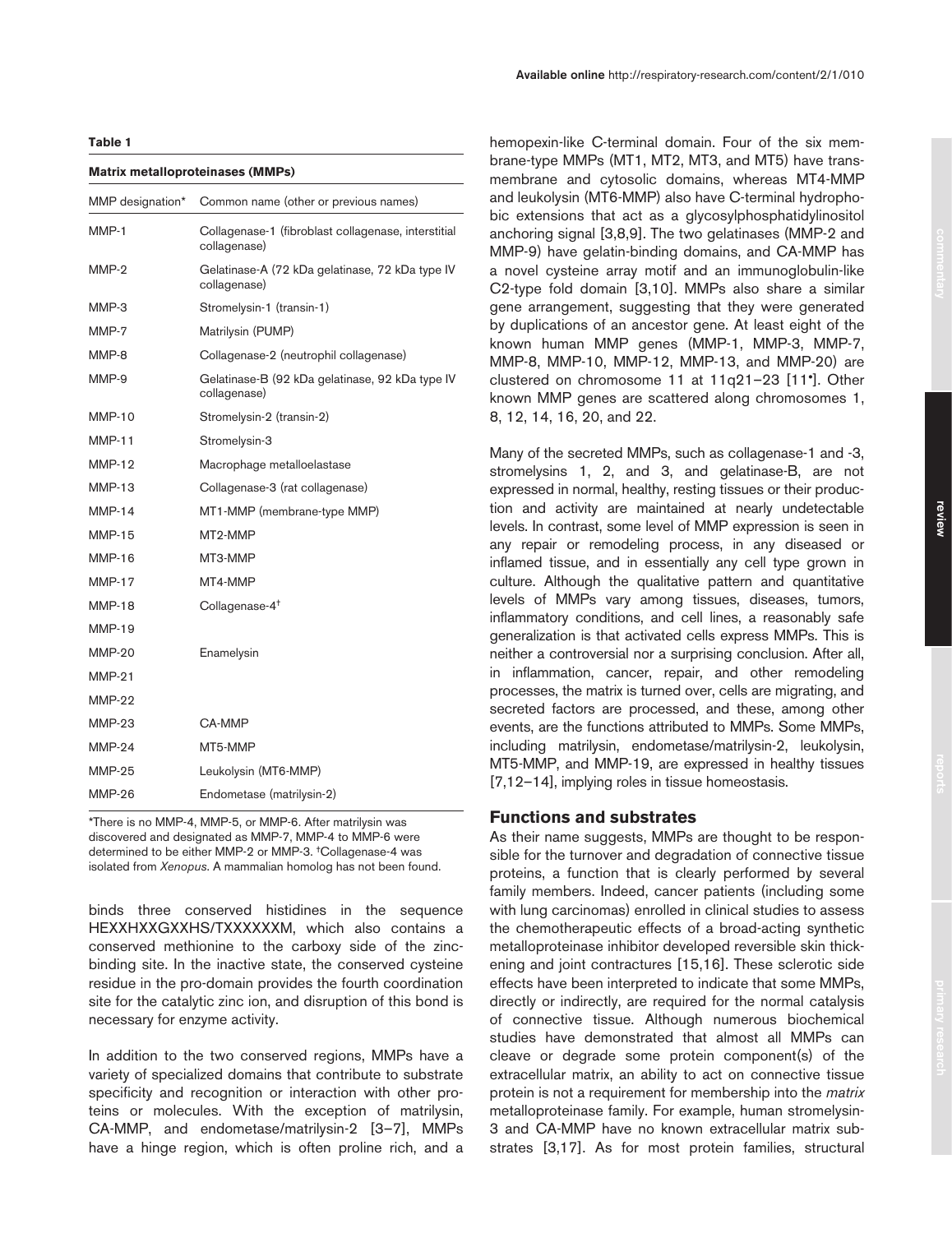#### **Phenotype of matrix metalloproteinase (MMP) knockout mice**

|                                        |        | Phenotype                                                                         |                                                                                                                                                                                                                                                                                                                                                                                                                                     |  |
|----------------------------------------|--------|-----------------------------------------------------------------------------------|-------------------------------------------------------------------------------------------------------------------------------------------------------------------------------------------------------------------------------------------------------------------------------------------------------------------------------------------------------------------------------------------------------------------------------------|--|
| Gene                                   | Lethal | Unchallenged                                                                      | Challenged*                                                                                                                                                                                                                                                                                                                                                                                                                         |  |
| Gelatinase-A (MMP-2)                   | No     | • None [56]                                                                       | • Reduction in angiogenesis and tumor growth [57]                                                                                                                                                                                                                                                                                                                                                                                   |  |
| Stromelysin-1 (MMP-3)                  | No     | • None [58]                                                                       | • Impaired wound contraction [59]<br>Reduced contact hypersensitivity response [60]<br>• Accelerated arthritis [58]                                                                                                                                                                                                                                                                                                                 |  |
| Matrilysin (MMP-7)                     | No     | • Lack of activated antimicrobial peptides [19*]                                  | √ Inability to repair mucosal epithelial wounds [39*]<br>Reduced ability to kill pathogenic bacteria [19"]<br>• Reduced tumorigenesis [61]                                                                                                                                                                                                                                                                                          |  |
| Gelatinase-B (MMP-9)                   | No     | • Transient slowing of long bone growth<br>secondary to reduced angiogenesis [62] | √ Normal neutrophil extravasation [63°]<br>✓ Lack of alveolar brochiolization in fibrosis [45 <sup>•</sup> ]<br>Resistant to induced blister formation [22*,64]<br>٠<br>• Persistent contact hypersensitivity response [60]<br>• Protection against aortic aneurysm formation [65]<br>• Reduced ventricular enlargement and rupture<br>postmyocardial infarction [66,67]<br>• Delayed tumor progression and reduced metastases [68] |  |
| Stromelysin-3 (MMP-11)                 | No     | • None [69]                                                                       | • Less chemically induced tumors and reduced tumor<br>cell implantation [69]<br>• Accelerated and enhanced neointimal formation [70]                                                                                                                                                                                                                                                                                                |  |
| Macrophage<br>metalloelastase (MMP-12) | No     | $\cdot$ None [53]                                                                 | √ Reduced elastolytic capacity of macrophages [53]<br>✔ Protection against smoking-induced<br>emphysema [54"]<br>• Reduced ability of macrophages to migrate through<br>matrix [53]                                                                                                                                                                                                                                                 |  |
| MT1-MMP (MMP-14)                       | Yes    | • Severe skeletal abnormalities [71*]                                             | • Not yet assessed                                                                                                                                                                                                                                                                                                                                                                                                                  |  |

\*✓, Assessed in lung.

features are thus more relevant than a presumed common activity in assigning members to this family [18••].

It is becoming increasingly clear that matrix degradation is neither the sole nor common function of these enzymes [18••]. MMPs are, after all, proteinases, and most proteinases can act on a wide variety of proteins. Indeed, several reports from past years have suggested or demonstrated that various MMPs can modulate the activity of a variety of non-matrix proteins. For example, matrilysin activates the pro-form of  $\alpha$ -defensins [19••], a class of secreted antimicrobial peptides (see later), and various MMPs can inactivate the serpin  $\alpha_1$ -antiproteinase inhibitor [20,21,22••]. Several MMPs, such as collagenase-1, gelatinase-A, stromelysin-1, matrilysin, and stromelysin-3, among others, directly modulate the activity of several growth factors and chemokines, such as transforming growth factor (TGF)- $β_1$ , tumor necrosis factor (TNF)- $α$ , insulin-like growth factor (IGF)-1, epidermal growth factors, fibroblast growth factors (FGFs), and monocyte chemoattractant protein (MCP)-3 [23•,24–28,29•]. In

addition, fragments of matrix proteins released by MMPmediated proteolysis can act as chemoattractants for distant cells. MMPs should thus not be viewed solely as proteinases of matrix catalysis, but as extracellular processing enzymes critically involved in cell–cell and cell–matrix signaling.

The use of genetically defined animal models has allowed investigators to uncover specific and, at times, unexpected functions of MMPs (Table 2). All of the MMPs targeted to date (Table 2), except MT1-MMP, show no or only a minor phenotype in unchallenged mice, indicating that these enzymes do not serve vital functions in development or homeostasis. The responses of MMP knockout mice to a variety of challenges, in contrast, indicate that these enzymes do serve specific roles in tissue repair, immunity, angiogenesis, host defense, inflammation, and tumor progression, among others (Table 2). It thus seems that several MMPs, at least those that have been knocked out, have evolved to respond to the many insults we experience in our extra-uterine existence.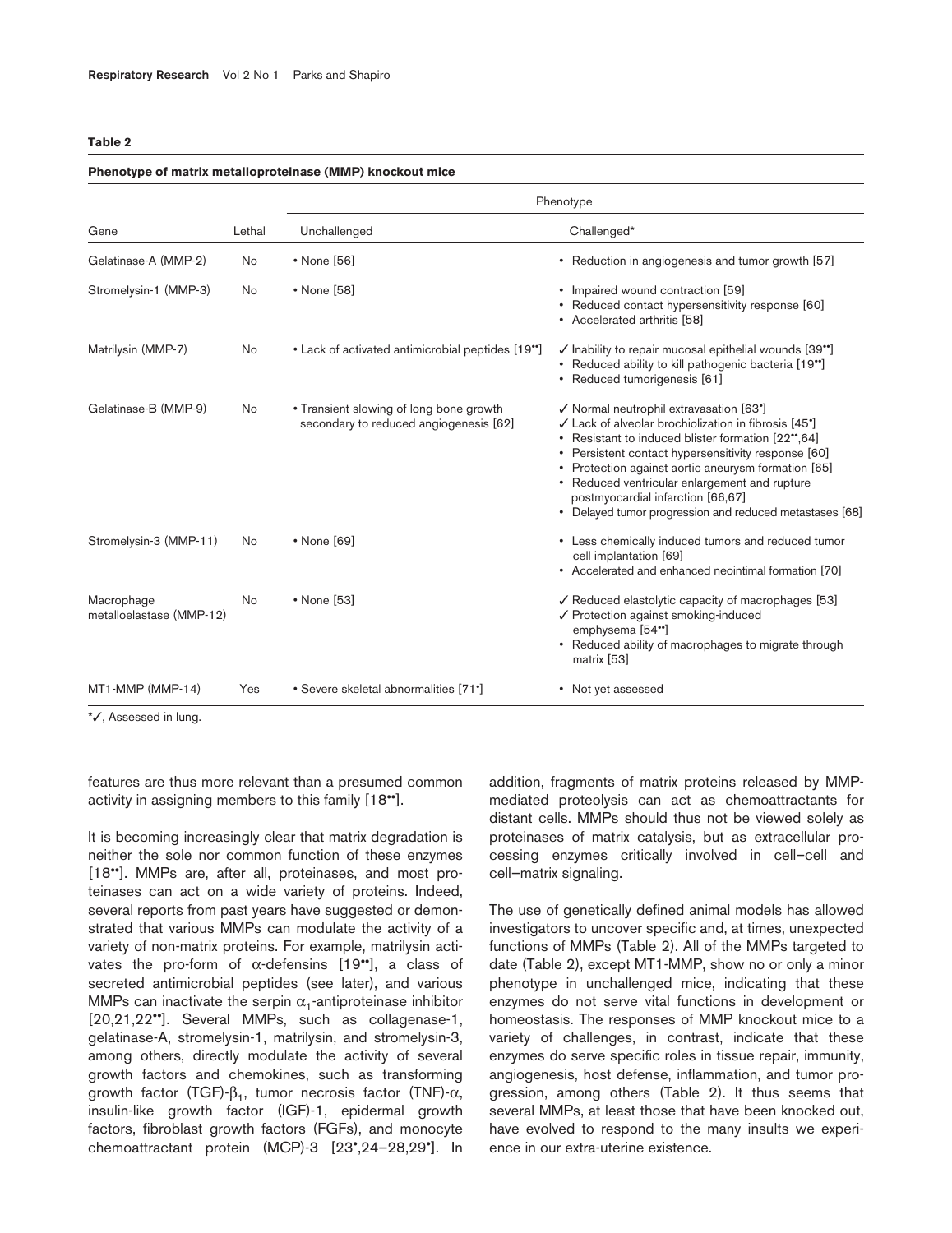As for all secreted proteinases, the catalytic activity of MMPs is regulated at four points — gene expression, compartmentalization, enzyme activation, and enzyme inactivation — and is further controlled by substrate availability and affinities. Although each MMP is often described as having a limited substrate specificity, individual enzymes can act on many different proteins, and the spectrum of substrates among many enzymes is actually quite similar. For example, gelatinase-A, gelatinase-B, stromelysin-1, stromelysin-2, matrilysin, macrophage metalloelastase, and collagenase-3 can each degrade non-fibrillar collagens, basement membrane components, fibrillins, fibronectin, and more. Distinct from other MMPs, collagenase-1 and collagenase-2 seem to have a very defined substrate spectrum, being limited to the fibrillar collagens, types I, II, and III. Aside from the collagenases, the set of substrates that overlap among MMPs is more impressive than that of selective substrates.

In a setting such as inflammation, in which essentially all MMPs are present, the shared substrate potential among enzymes would seemingly permit biochemical redundancy. Two processes, however, can hone substrate selectivity: enzyme affinity and compartmentalization. Kinetic studies have demonstrated that specific enzymes degrade some substrates more efficiently than others. For example, both gelatinase-A and gelatinase-B act on cleaved collagen better than other MMPs [30], matrilysin is a more potent proteoglycanse than stromelysin-1 or gelatinase-B [31], macrophage metalloelastase is the most elastolytic enzyme of the MMP family [32], and only the collagenases can cleave native fibrillar collagens. In a complex tissue environment, which contains many types of matrix proteins and many other potential substrates, selectivity of MMP catalysis may thus be directed, in part, by the concentration of a preferred substrate relative to that of other potential substrates within range of a secreted MMP.

## **Compartmentalization**

Where in the tissue environment and by which cells a MMP is expressed and released are equally, if not more important, considerations in regulating the specificity of proteolysis than the affinity of the enzyme–substrate interaction. For example, in a test tube, matrilysin inactivates  $\alpha_1$ -antiproteinase inhibitor much more efficiently than does gelatinase-B. However, in tissue, at least in inflamed dermis, this serpin is selectively cleaved by neutrophilderived gelatinase-B [22••]. Matrilysin, an epithelial cell product, tends to be released lumenally away from the matrix (see later). An important concept is that cells do not indiscriminately release proteases. Rather, proteinases, such as MMPs, are secreted and anchored to the cell membrane, thereby targeting their catalytic activity to specific substrates within the pericellular space. Specific cell–MMP interactions have been reported in recent years, such as the binding of gelatinase-A to the integrin  $\alpha_{\nu}\beta_3$ [33], binding of gelatinase-B to CD44 [28], and binding of

matrilysin to surface proteoglycans [34]. Pro-gelatinase-A also interacts with tissue inhibitor of metalloproteinases (TIMP)-2 and MT1-MMP on the cell surface, and this trimeric complex is essential for activation of this gelatinase [35,36]. It is likely that other MMPs are also attached to cells via specific interaction to membrane proteins, and determining these anchors will lead to identifying activation mechanisms and pericellular substrates.

Cells also rely on surface receptors to 'sniff out' the presence and location of specific substrates. For matrix substrates, integrin–ligand contacts provide an unambiguous signal informing the cell of which protein it has encountered and, hence, which proteinase is needed and to where the enzyme should be delivered and released. A clear example of this type of spatial regulation is seen with collagenase-1 in human cutaneous wounds. Collagenase-1 is induced in basal epidermal cells (keratinocytes), in response to injury, as the cells move off the basement membrane and contact type I collagen in the underlying dermis [37]. Only basal keratinocytes in contact with dermal type I collagen express collagenase-1, and this inductive response is specifically controlled by the collagen-binding integrin  $\alpha_2\beta_1$ , which also directs secretion of the enzyme to the points of cell–matrix contact [38]. This example demonstrates that expression and activity of a specific MMP can be confined to a specific location in an activated tissue (the superficial plane of a denuded epithelium) and to a specific stage of repair (re-epithelialization).

## **Matrilysin**

As already stated, matrilysin, the smallest (28 kDa) of the known MMPs, is expressed by non-injured, non-inflamed exocrine and mucosal epithelium in most, if not all, adult tissues. In adult human lung, whether normal or diseased, matrilysin is expressed by epithelial cells lining peribronchial glands and conducting airways [39••]. The expression of matrilysin in non-injured, normal epithelium suggests that this enzyme serves a common homeostatic function among epithelia, and several observations implicate a role for matrilysin in innate immunity among epithelia. All tissues in which matrilysin is 'constitutively' expressed are open to the environment and, hence, are vulnerable to bacterial exposure, and matrilysin is prominently upregulated in tissues with a heavy bacterial load, such as in lungs with cystic fibrosis (CF) (see later). Both immunohistochemical and cell culture studies have also demonstrated that the matrilysin protein produced by noninjured epithelium is released into the airway lumen [39••,40•], indicating that this MMP acts on non-matrix substrates. Indeed, matrilysin is responsible for the activation of prodefensins in the small intestine [19••].

A common role of the mucosal epithelium is to function as an active barrier against the external environment, and the secretion of antibiotic peptides by epithelial cells appears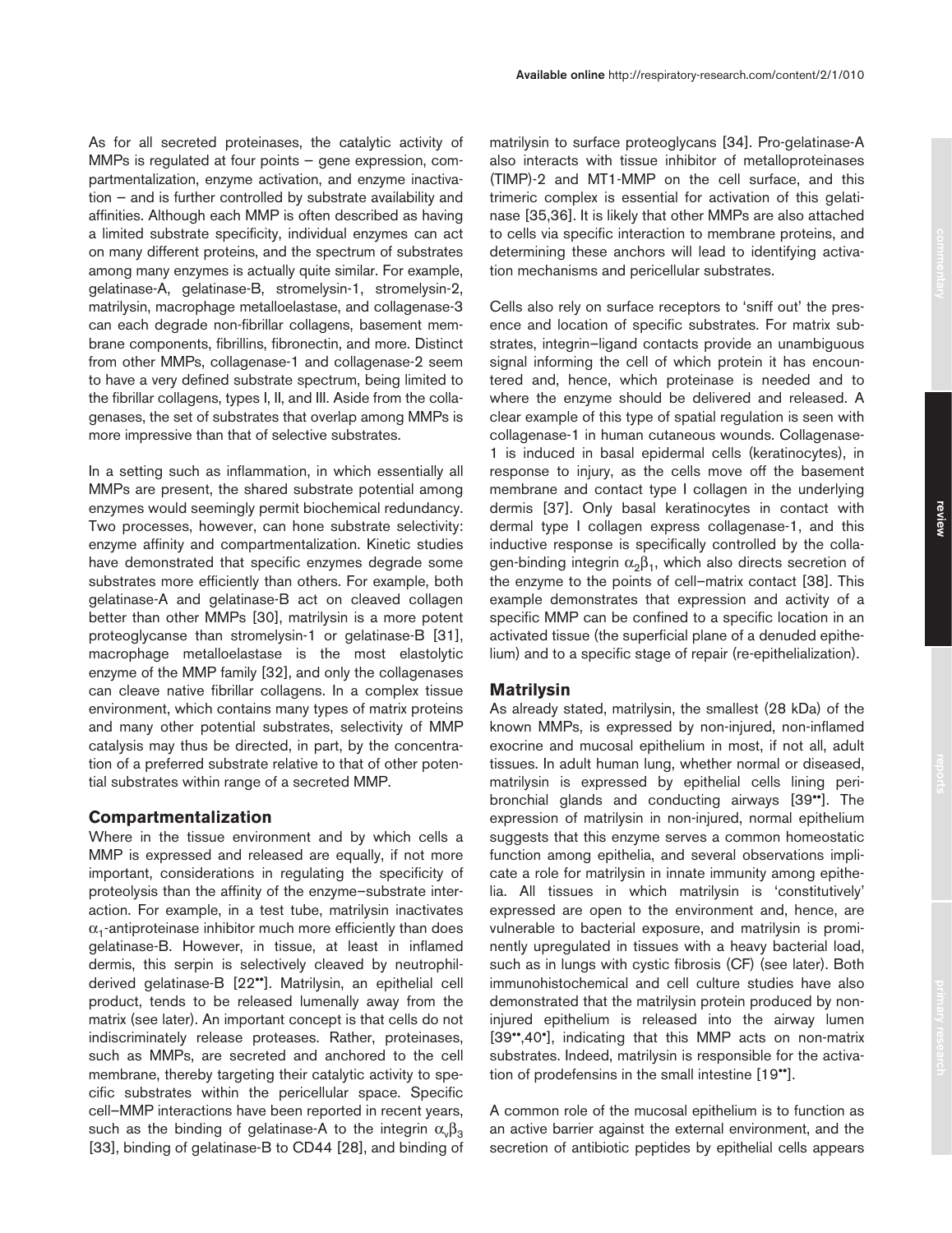to be an important component of innate immunity. The  $\alpha$ and β-defensins comprise a family of cationic peptides that kill bacteria by membrane disruption [41]. The pro-segment of α-defensin precursors maintains them in an inactive state, and proteolysis at some point in the secretion pathway is needed to remove the pro-domain. In the mouse small intestine, matrilysin is co-expressed and co-sorted with pro-α-defensins in Paneth cells, which are specialized epithelial cells that secrete defensins and other antimicrobial molecules, and this intimate compartmentalization of proteinase and potential substrate suggests that matrilysin activates these peptides in the secretion pathway. Indeed, in matrilysin knockout mice, pro-α-defensins are not processed to their active forms by matrilysin, and deficiency of this enzyme results in impaired bacteriocidal activity *in vitro* and *in vivo* [19••]. Because of a lack of defensin activation, matrilysin null mice cannot effectively kill pathogenic *Escherichia coli* and are themselves killed by doses of *Salmonella typhimurium* that are not lethal to wild-type mice. Matrilysin thus functions in mucosal immunity by regulating the activity antimicrobial peptides, a function that this MMP may also serve in the lung.

Because of the role of matrilysin in innate defense, it became reasonable to hypothesize that the interaction of bacteria with host cells regulates enzyme expression. Bacteria are, after all, an indirect 'substrate' of matrilysin, and the presence of substrates often regulates MMP production. Indeed, matrilysin is strongly induced (> 50-fold) in human and murine mucosal epithelial tissues, including intact human and mouse airway, by bacterial exposure [40•]. This induction is remarkably potent and sensitive, requiring relatively short exposure and less than 10 bacteria per epithelial cell in the initial inoculum, and is not mediated by lipopolysaccharide. Large amounts of matrilysin protein, in both its zymogen and activated forms, are released from infected airway epithelial cells and from normal human trachea (Fig. 1). In addition, bacteria-mediated stimulation of matrilysin is restricted to mucosal epithelial cells. Bacterial exposure does not affect the expression of other MMPs examined and does not influence matrilysin expression in other cell types, namely macrophages, fibroblasts, and keratinocytes.

The widespread production of matrilysin in conducting airway epithelium may be initially induced and subsequently sustained by continual, low-level bacterial exposure. Consistent with this idea, matrilysin is seen in adult tissues but is not detected in developed glandular epithelium *in utero* [42] or in fetal or perinatal mouse tissues [43]. Furthermore, matrilysin is not produced at detectable levels in adult germ-free mice but is expressed in mice with a conventional microflora and in exgerm-free mice colonized with just one species of commensal bacteria [40•]. Bacterial exposure thus seems to be the physiologic signal that regulates matrilysin expression in intact epithelium.





*Ex vivo* infection of human tracheal explants and infection of human tracheal epithelial cells. **(a)** Pieces (1 cm3) of freshly isolated normal adult human trachea were infected with the *Escherichia coli* isolates NU14 (*fimH+*) and NU14-1 (*fimH–*) for 90 min and incubated for 24 h in fresh media containing 50 µg/ml gentamicin as previously described [40•]. NU14 is an *E. coli* strain isolated from a patient with cystitis and expresses FimH-containing type 1 pili. NU14-1 is a *fimH–* mutant in which a chloramphenicol cassette was recombined into the *fimH* gene in the chromosome of NU14 [25]. FimH is a mannose-binding adhesin that mediates the interaction of type 1-piliated bacteria with mannosecontaining glycoproteins on eukaryotic cell surfaces. Released and activated matrilysin was detected by western analysis. **(b)** Human tracheal primary epithelial cells were infected with the type 1 piliated recombinant strains ORN103/pSH2 (*fimH*+) and ORN103/pUT2002 (*fimH*–) for 90 min, and allowed to condition fresh media for 48 h. Matrilysin secretion was assessed by immunoblotting. (Reproduced from [40•]; copyright permission of The Rockefeller University Press.)

Although matrilysin is clearly regulated by bacterial exposure, it is possible that production of this enzyme is also induced in response to injury. Because injury provides an opportunity for infection and infection can lead to injury, some of the epithelial responses associated with either of these events may actually be a key component of both responses. Expression of matrilysin is indeed seen in airway and alveolar epithelial cells at sites of overt damage in emphysema, in fibrotic lungs with diffuse alveolar damage, in inflamed lungs of patients with idiopathic pneumonia syndrome following bone marrow transplantation, and most prominently in lungs from patients with CF [39\*]. Because bacterial colonization may be associated with sites of airway injury, especially in the CF samples, it was not clear if injury alone can induce matrilysin expression. A prominent signal for matrilysin protein is, however, seen in migrating epithelial cells in isolated human tracheas that are injured under aseptic conditions (Fig. 2).

These observations demonstrate that matrilysin is induced by injury and is prominently expressed by migrating epithelial cells. Although we do not yet know what process or factor induces matrilysin in epithelial cells at the wound edge, candidates would include a loss of specific cell–cell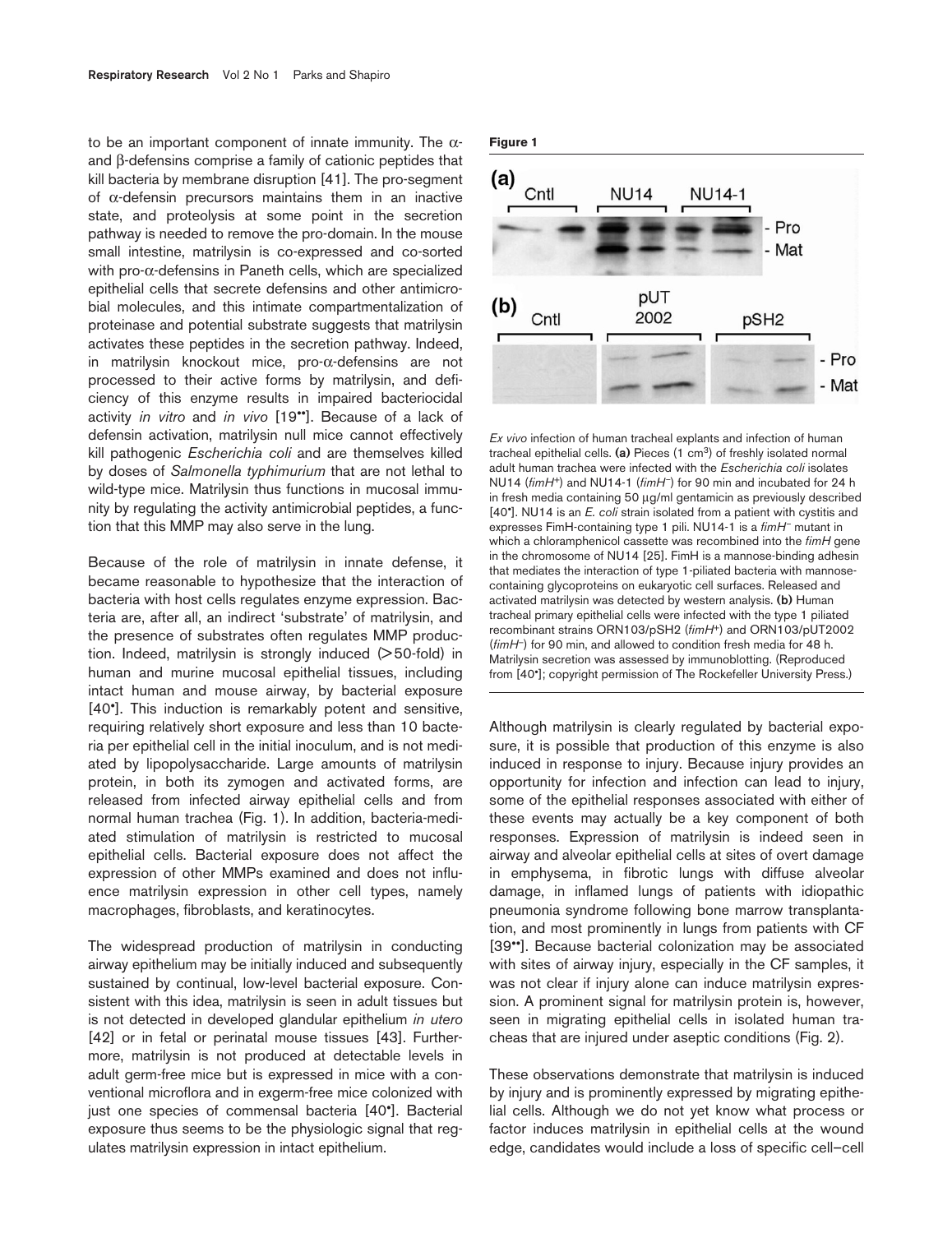**Figure 2**



Expression of matrilysin in injured tracheal explants. Sections of a segment of normal human trachea were incubated in culture medium at 37°C for 5 days (d5) before fixation and immunohistochemistry for matrilysin protein [39••]. The edge of the biopsy and the margin of basement membrane, which is the clear area underlying the epithelium, is marked by the large arrow. By 5 days postplating, the epithelial cells have migrated progressively and intense staining for matrilysin is observed in these migrating cells, especially those in close contact with the underlying matrix. Release of matrilysin towards the matrix was seen in association with some cells (small arrows). No signal was seen in sections processed with preimmune serum (PI). Bar =  $20 \mu m$ . (Reproduced from [39••]; copyright permission of The American Society for Clinical Investigation.)

contacts, changes in cytoskeleton, or establishment of new cell–matrix interactions. Furthermore, in the absence of bacteria, wound-induced matrilysin is released basally towards the underlying matrix, suggesting that matrilysin may facilitate cell migration by acting on an extracellular protein. The regulated, vectorial release (ie compartmentalization) of a MMP would thus allow the proteinase to act on spatial distinct substrates, thereby serving different functions.

A functional role for matrilysin in airway re-epithelialization was demonstrated by repair of injured tracheas from genetargeted mice [39••]. As in human tissue, matrilysin is expressed in airway epithelial cells that had migrated over the cut edges of dissected mouse tracheas [39••]. In tracheas from wild-type mice, re-epithelialization progresses rapidly; however, wounds in tracheas from matrilysin null mice show no evidence of epithelial migration. Matrilysindeficient mice have in fact shown the most severe woundrepair defect among the MMP knockout mice generated to date (Table 2). However, the mechanism of how matrilysin facilities repair is not known. It may be required to loosen cell–matrix and cell–cell contacts, as has been suggested for other MMPs in other epithelial repair/migration models [38,44•]. Furthermore, matrilysin may not be the only MMP involved in repair of airway epithelial wounds. Gelatinase-B is also expressed by injured epithelial cells in distal airways, in response to bleomycin instillation, and deficiency of this MMP leads to excessive bronchiolization [45•], suggesting a role in either cell migration or differentiation. In addition, Legrand *et al* have demonstrated that the activity of gelatinase-B is required for the migration of

isolated airway epithelial cells over a matrix substratum [46]. Several MMPs may thus act concurrently on different substrates to facilitate repair. These observations also demonstrate important reparative roles for MMPs but, as is discussed later, overexpression or chronic expression of proteinases may lead to tissue damage.

**Available online** http://respiratory-research.com/content/2/1/010

## **Macrophage metalloelastase**

The progressive structural damage associated with emphysema and other forms of chronic obstructive pulmonary disease (COPD) is due to degradation of selective extracellular matrix components. To determine which proteinases are involved in the development of COPD, one must focus on proteinases that can degrade elastin, a highly proteinase-resistant polymer that normally lasts the human lifespan [47]. The elastin content of the lung parenchyma is decreased in emphysema, while the collagen content is increased [48]. Some studies have proposed that collagenases, such as collagenase-1, contribute to airway enlargement [49], but the accumulation of collagen at sites of emphysematous damage strongly indicates that lung collagenases are acting elsewhere. Elastic fibers in the emphysematous lung are ultrastructurally disorganized and fragmented. Instillation of elastases, but not collagenases, into the lungs of experimental animals causes emphysema, further implicating elastolytic enzymes in human disease.

Several MMPs are produced in human emphysematous lung [50,51]. Furthermore, several studies using transgenic and gene-targeted mice lend support to the role of MMPs in emphysema. For example, induced overexpression of IL-13 results in production of several MMPs, leading to emphysema [52]. Among these MMPs, metalloelastase was a reasonably guilty culprit in the breakdown of alveolar elastin. As already mentioned, this enzyme is a potent elastase, and macrophages from metalloelastase null mice cannot degrade elastin or many other matrix substrates [53].

Exposing proteinase null mice to cigarette smoke provides a highly controlled model to assess the role of specific MMPs in emphysema. Long-term exposure of wild-type mice to cigarette smoke leads to inflammatory cell recruitment followed by alveolar space enlargement that is quite similar to the lesions that develop in humans. Mice deficient in metalloelastase, however, are markedly protected from development of emphysema due to long-term smoke exposure [54••]. Interestingly, metalloelastase null mice failed to recruit monocytes into their lungs in response to cigarette smoke. Because metalloelastase and most other MMPs are only expressed upon differentiation of monocytes to macrophages, it appeared unlikely that monocytes require metalloelastase for transvascular migration. Cigarette smoke may thus induce constitutive macrophages, which are present in lungs of metalloelastase knockout mice, to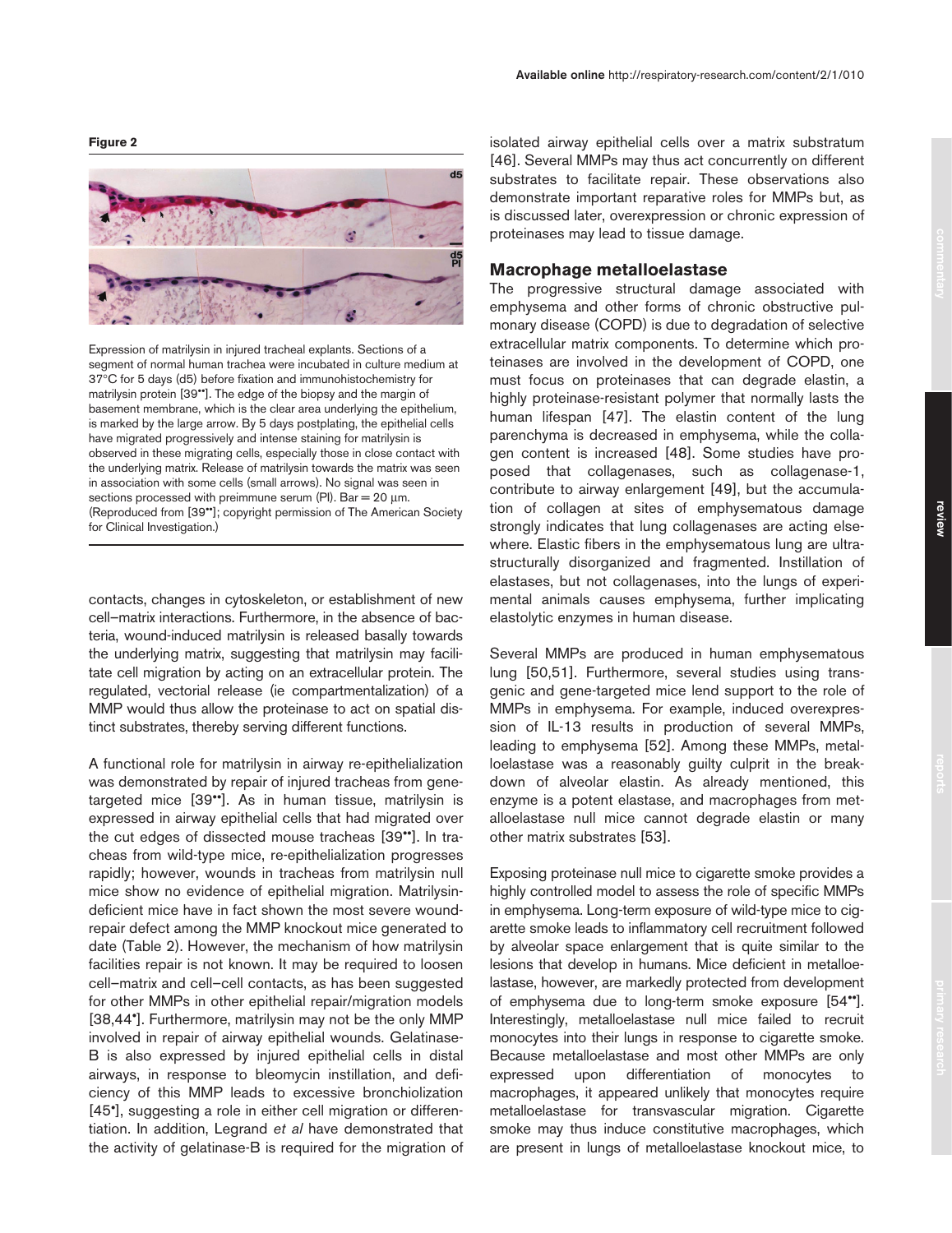produce metalloelastase that in turn cleaves elastin, thereby generating fragments chemotactic for monocytes. This positive feedback loop would perpetuate macrophage accumulation, leading to progressive and chronic lung destruction. Consistent with this idea, experiments performed more than 20 years ago by Senior *et al* demonstrated that proteolytically generated elastin fragments mediate monocyte chemotaxis [55]. Gene targeting is merely reinforcing this as a major *in vivo* mechanism of macrophage accumulation in a chronic inflammatory condition.

There are probably several proteinases and inflammatory cells involved in the development of emphysema in humans. The major lesson to be gained from murine models of cigarette smoke-induced emphysema is not that metalloelastase is the sole proteinase responsible for human disease, but that macrophages have the capacity to cause emphysema upon recruitment and activation by cigarette smoke. The predominant macrophage proteinase in mice is metalloelastase; human macrophages probably have a broader spectrum of MMPs (including metalloelastase). Collagenase-1, -2, and -3 also undoubtedly contribute to loss of the airspace; yet, in the small airspace, collagen deposition predominates, leading to airway obstruction complicating simple categorization of collagenases as 'bad guys'.

Moreover, multiple enzymes from different families may cooperate in tissue remodeling at the same time and place. For example, metalloelastase, as well as other MMPs, degrades  $\alpha_1$ -antiproteinase inhibitor, and neutrophil elastase, a serine proteinase, degrades TIMPs. These enzymes, by neutralizing each other's natural inhibitors, can thus amplify overall proteolytic activity. This concept was shown *in vivo* in studies by Liu *et al* [22••]. They demonstrated, using a murine model of bullous pemphigoid, that skin blisters form as a result of neutrophil MMP-9 degrading  $\alpha_1$ antiproteinase inhibitor, thus allowing unopposed neutrophil elastase activity, which degrades hemidesmosomal proteins. We have not been able to determine a role for MMP-9 in emphysema; however, metalloelastase degrades  $\alpha_1$ -antiproteinase inhibitor, in part explaining why metalloelastase mice are totally protected from smoke-induced emphysema, whereas neutrophil elastase mice are only partially protected.

## **Conclusion**

Several studies have shown that excessive levels of many MMPs are present in chronically inflamed tissues throughout the body. These observations have led to the often held concept that excessive proteolysis damages tissues and impairs healing. Unregulated, excessive proteolysis is indeed probably responsible for the destruction of matrix proteins in emphysema, as well as in arthritis, aneurysms, and other conditions of structural tissues. It seems presumptuous, however, to conclude that all proteinases expressed in diseased tissue contribute to disease pathogenesis. Based on the mechanisms uncovered in matrilysin and MMP-9 null mice, expression of these MMPs in injured airway cells may reflect beneficial roles in re-epithelialization and mucosal defense against bacteria. Because MMPs can both breakdown and activate proteins, we cannot conclude by their presence alone whether a specific proteinase in an inflammatory or injury setting is contributing to a reparative or disease process.

#### **Acknowledgements**

Supported by grants from the NIH (HL29594, HL54853, and HL56419).

#### **References**

Articles of particular interest have been highlighted as:

- of special interest
- of outstanding interest
- 1. Woessner JF Jr: **The matrix metalloproteinase family**. In *Matrix Metalloproteinases*. Edited by Parks WC, Mecham RP. New York: Academic Press, Inc., 1998:1–14.
- 2. Nagase H, Woessner JF Jr: **Matrix metalloproteinases**. *J Biol Chem* 1999, **274**:21491–21494.
- 3. Velasco G, Pendas AM, Fueyo A, Knauper V, Murphy G, Lopez-Otin C: **Cloning and characterization of human MMP-23, a new matrix metalloproteinase predominantly expressed in reproductive tissues and lacking conserved domains in other family members**. *J Biol Chem* 1999, **274**:4570–4576.
- 4. Wilson CL, Matrisian LM: **Matrilysin**. In *Matrix Metalloproteinases*. Edited by Parks WC, Mecham RP. New York: Academic Press, Inc., 1998:149–184.
- 5. Park HI, Ni J, Gerkema FE, Liu D, Belozerov VE, Sang QX: **Identification and characterization of human endometase (matrix metalloproteinase-26) from endometrial tumor**. *J Biol Chem* 2000, **275**:20540–20544.
- 6. Uria JA, Lopez-Otin C: **Matrilysin-2, a new matrix metalloproteinase expressed in human tumors and showing the minimal domain organization required for secretion, latency, and activity**. *Cancer Res* 2000, **60**:4745–4751.
- 7. de Coignac AB, Elson G, Delneste Y, Magistrelli G, Jeannin P, Aubry JP, Berthier O, Schmitt D, Bonnefoy JY, Gauchat JF: **Cloning of MMP-26. A novel matrilysin-like proteinase**. *Eur J Biochem* 2000, **267**:3323–3329.
- 8. Kojima S, Itoh Y, Matsumoto S, Masuho Y, Seiki M: **Membranetype 6 matrix metalloproteinase (MT6-MMP, MMP-25) is the second glycosyl-phosphatidylinositol (GPI)-anchored MMP**. *FEBS Lett* 2000, **480**:142–148.
- 9. Itoh Y, Kajita M, Kinoh H, Mori H, Okada A, Seiki M: **Membrane type 4 matrix metalloproteinase (MT4-MMP, MMP-17) is a glycosylphosphatidylinositol-anchored proteinase**. *J Biol Chem* 1999, **274**:34260–34266.
- 10. Pei D: **CA-MMP: a matrix metalloproteinase with a novel cysteine array, but without the classic cysteine switch**. *FEBS Lett* 1999, **457**:262–270.
- 11. Shapiro SD: **Matrix metalloproteinase degradation of extra-** • **cellular matrix: biological consequences**. *Curr Opin Cell Biol* 1998, **10**:602–608.

This concise review addresses other concepts of MMP biology and additional examples of proteinase functions relevant to lung biology.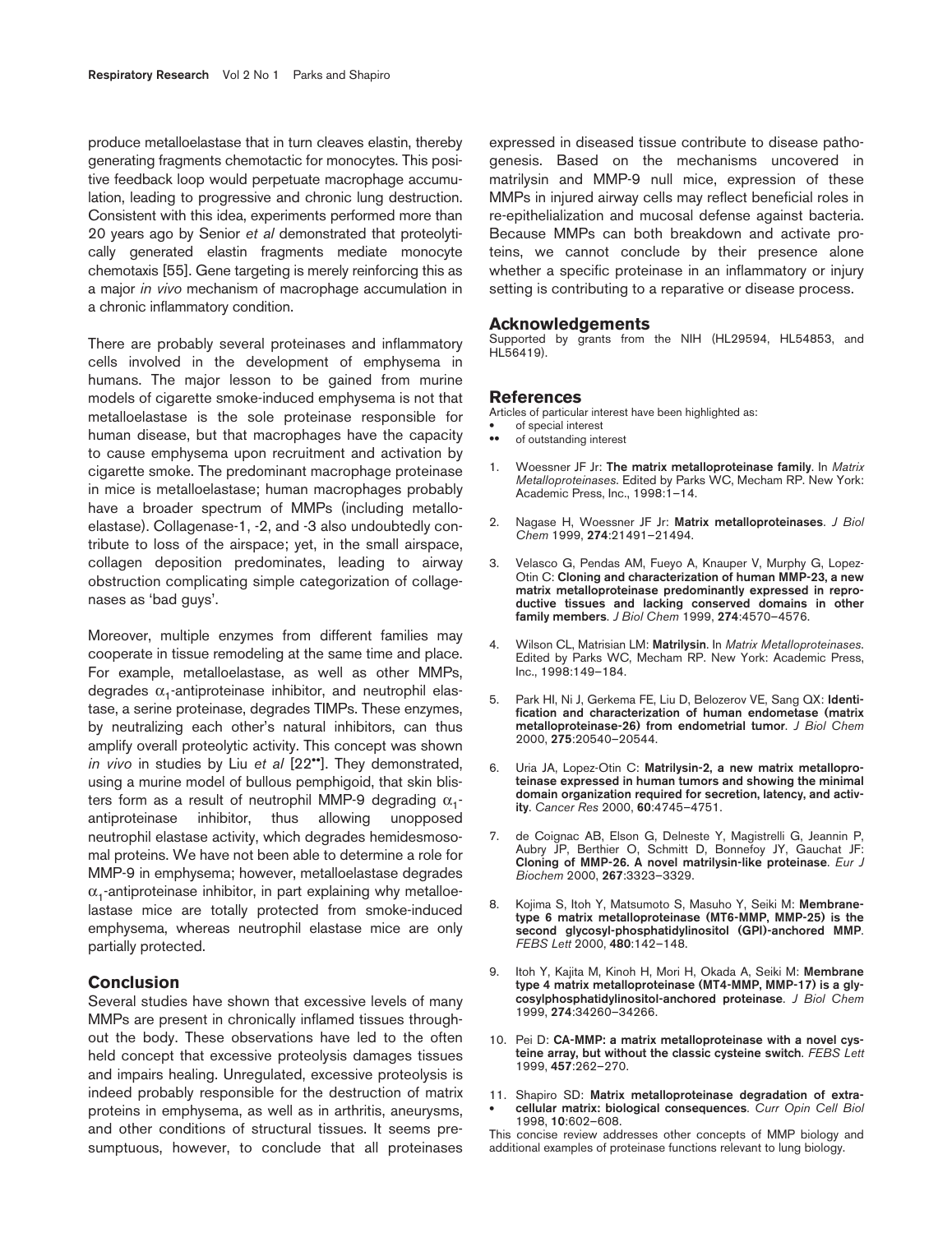- 12. Cossins J, Dudgeon TJ, Catlin G, Gearing AJ, Clements JM: **Identification of MMP-18, a putative novel human matrix metalloproteinase**. *Biochem Biophys Res Commun* 1996, **228**:494–498.
- 13. Pei D: **Identification and characterization of the fifth membrane-type matrix metalloproteinase MT5-MMP**. *J Biol Chem* 1999, **274**:8925–8932.
- 14. Pei D: **Leukolysin/MMP25/MT6-MMP: a novel matrix metalloproteinase specifically expressed in the leukocyte lineage**. *Cell Res* 1999, **9**:291–303.
- 15. Tierney GM, Griffin NR, Stuart RC, Kasem H, Lynch KP, Lury JT, Brown PD, Millar AW, Steele RJ, Parsons SL: **A pilot study of the safety and effects of the matrix metalloproteinase inhibitor marimastat in gastric cancer**. *Eur J Cancer* 1999, **35**:563–568.
- 16. Steward W: **Marimastat (BB2516): current status of development**. *Cancer Chemother Pharmacol* 1999, **43 (suppl)**:S56–S60.
- 17. Mucha A, Cuniasse P, Kannan R, Beau F, Yiotakis A, Basset P, Dive V: **Membrane type-1 matrix metalloprotease and stromelysin-3 cleave more efficiently synthetic substrates containing unusual amino acids in their P1**′ **positions**. *J Biol Chem* 1998, **273**:2763–2768.
- 18. Vu TH, Werb Z: **Matrix metalloproteinases: effectors of**  •• **development and normal physiology**. *Genes Dev* 2000, **14**: 2123–2133.

This recent review provides additional information on MMP structure, and provides several examples and emerging ideas of MMP function.

19. Wilson CL, Ouellette AJ, Satchell DP, Ayabe T, López-Boado YS, •• Stratman JL, Hultgren SJ, Matrisian LM, Parks WC: **Regulation of intestinal** α**-defensin activation by the metalloproteinase** 

**matrilysin in innate host defense**. *Science* 1999, **286**:113–117. This paper demonstrated that MMPs function in mucosal defense, and the paper also provided one the first examples of an actual *in vivo* substrate for a specific MMP. Because this MMP is expressed in intact human airways, matrilysin may also regulate host defense mechanisms in the lung.

- 20. Sires UI, Murphy G, Baragi VM, Fliszar CJ, Welgus HG, Senior RM: **Matrilysin is much more efficient than other metalloproteinases in the proteolytic inactivation of** α**-1 antitrypsin**. *Biochem Biophys Res Commun* 1994, **204**:613–620.
- 21. Pei D, Majmudar G, Weiss SJ: **Hydrolytic inactivation of a breast carcinoma cell-derived serpin by human stromelysin-3**. *J Biol Chem* 1994, **269**:25849–25855.
- 22. Liu Z, Zhou X, Shapiro SD, Shipley JM, Diaz LA, Senior RM, Werb •• Z: **The serpin** α**1-proteinase inhibitor is a critical substrate for**

**gelatinase B/MMP-9** *in vivo*. *Cell* 2000, **102**:647–655. Similar to the matrilysin paper [19••], this work demonstrated an *in vivo* substrate for a MMP. Of interest, both groups discovered that non-matrix proteins are physiologic substrates for MMPs. This paper also demonstrated that neutrophil-derived MMP-9 provides a shield for neutrophil elastase activity, an enzyme that is involved in several lung disorders.

- 23. Haro H, Crawford HC, Fingleton B, Shinomiya K, Spengler DM,
- Matrisian LM: **Matrix metalloproteinase-7-dependent release of tumor necrosis factor-alpha in a model of herniated disc resorption**. *J Clin Invest* 2000, **105**:143–150.

The authors of this paper demonstrated that matrilysin activates latent TNF- $\alpha$  on the surface of macrophages. Although other metalloproteinases, namely specific ADAMS, are known to activate this cytokine, the findings by Haro *et al* indicate that macrophages activate TNF-α by a different mechanism.

24. Levi E, Fridman R, Miao HQ, Ma YS, Yayon A, Vlodavsky I: **Matrix metalloproteinase 2 releases active soluble ectodomain of fibroblast growth factor receptor 1**. *Proc Natl Acad Sci USA* 1996, **93**:7069–7074.

- 25. Suzuki M, Raab G, Moses MA, Fernandez CA, Klagsbrun M: **Matrix metalloproteinase-3 releases active heparin-binding EGF-like growth factor by cleavage at a specific juxtamembrane site**. *J Biol Chem* 1997, **272**:31730–31737.
- 26. Gearing AJH, Beckett P, Christodoulou M, Churchill M, Clements J, Davidson AH, Drummond AH, Galloway WA, Gilbert R, Gordon JL, Leber TM, Mangan M, Miller K, Nayee P, Owen K, Patel S, Thomas W, Wells G, Wood LM, Woolley K: **Processing of tumour necrosis factor-alpha precursor by metalloproteinases**. *Nature* 1994, **370**:555–557.
- 27. McGeehan MG, Becherer JD, Bast RCJ, Boyer CM, Champion B, Connolly KM, Conway JG, Furdon P, Karp S, Kidao S: **Regulation of tumour necrosis factor-alpha processing by a metalloproteinase inhibitor**. *Nature* 1994, **370**:558–560.
- 28. Yu Q, Stamenkovic I: **Cell surface-localized matrix metalloproteinase-9 proteolytically activates TGF-beta and promotes tumor invasion and angiogenesis**. *Genes Dev* 2000, **14**:163– 176.
- 29. McQuibban GA, Gong J-H, Tam EM, McCulloch CAG, Clark- • Lewis I, Overall CM: **Inflammation dampened by gelatinase A cleavage of monocyte chemoattractant protein-3**. *Science*  2000, **289**:1202–1206.

References [24–28,29•] provide several examples of MMPs either activating or inhibiting cytokine/chemokine activity. For example, the paper by Yu and Stemenkovic [28] demonstrates that gelatinase-B bound to CD44 activates latent TGF- $\beta_1$  stored in the pericellular matrix. Because TGF- $\beta_1$  is a key cytokine controlling lung inflammation and fibrosis, this CD44/gelatinase-B mechanism may be involved in regulating tissue responses in lung injury.

- 30. Mackay AR, Hartzler JL, Pelina MD, Thorgeirsson UP: **Studies on the ability of 65-kDa and 92-kDa tumor cell gelatinases to degrade type IV collagen**. *J Biol Chem* 1990, **265**:21929–21934.
- 31. Halpert I, Roby JD, Sires UI, Potter-Perigo S, Wight TN, Welgus HG, Shapiro SD, Wickline SA, Parks WC: **Matrilysin is expressed by lipid-laden macrophages at sites of potential rupture in atherosclerotic lesions and localizes to areas of versican deposition, a proteoglycan substrate for the enzyme**. *Proc Natl Acad Sci USA* 1996, **93**:9748–9753.
- 32. Shapiro SD: **Elastolytic metalloproteinases produced by human mononuclear phagocytes. Potential roles in destructive lung disease**. *Am J Respir Crit Care Med* 1994, **150**:S160– S164.
- 33. Brooks PC, Stromblad S, Sanders LC, von Schalscha TL, Aimes RT, Stetler-Stevenson WG, Quigley JP, Cheresh DA: **Localization of matrix metalloproteinase MMP-2 to the surface of invasive cells by interaction with integrin alpha v beta 3**. *Cell* 1996, **85**:683–693.
- 34. Yu WH, Woessner JF Jr: **Heparan sulfate proteoglycans as extracellular docking molecules for matrilysin (matrix metalloproteinase 7)**. *J Biol Chem* 2000, **275**:4183–4191.
- 35. Wang Z, Juttermann R, Soloway PD: **TIMP-2 is required for efficient activation of proMMP-2** *in vivo*. *J Biol Chem* 2000, **275**: 26411–26415.
- 36. Caterina JJ, Yamada S, Caterina NC, Longenecker G, Holmback K, Shi J, Yermovsky AE, Engler JA, Birkedal-Hansen H: **Inactivating mutation of the mouse tissue inhibitor of metalloproteinases-2 (TIMP-2) gene alters proMMP-2 activation**. *J Biol Chem* 2000, **275**:26416–26422.
- 37. Saarialho-Kere UK, Kovacs SO, Pentland AP, Olerud J, Welgus HG, Parks WC: **Cell–matrix interactions modulate interstitial collagenase expression by human keratinocytes actively involved in wound healing**. *J Clin Invest* 1993, **92**:2858–2866.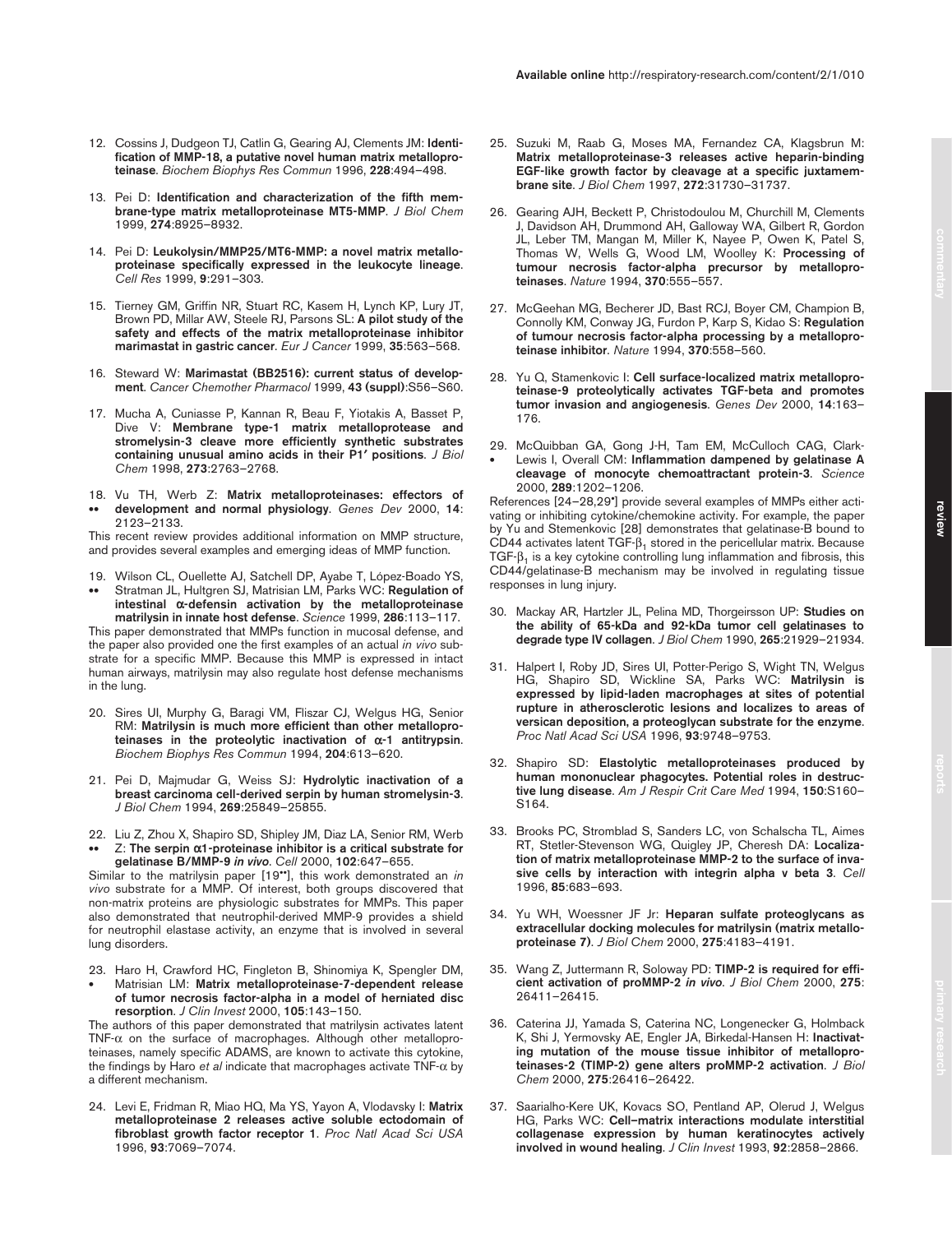- 38. Pilcher BK, Dumin JA, Sudbeck BD, Krane SM, Welgus HG, Parks WC: **The activity of collagenase-1 is required for keratinocyte migration on a type I collagen matrix**. *J Cell Biol* 1997, **137**:1445–1457.
- 39. Dunsmore SE, Saarialho-Kere UK, Roby JD, Wilson CL, Matrisian •• LM, Welgus HG, Parks WC: **Matrilysin expression and function in airway epithelium**. *J Clin Invest* 1998, **102**:1321–1331.

The observations reported in this paper demonstrate that the matrilysin is induced in response to airway injury and is markedly upregulated in CF, and that its catalytic activity is essential for the repair of airway epithelial wounds.

40. López-Boado YS, Wilson CL, Hooper LV, Gordon JI, Hultgren SJ, • Parks WC: **Bacterial exposure induces and activates matrilysin in mucosal epithelial cells**. *J Cell Biol* 2000, **148**: 1305–1315.

This work demonstrates that gram-negative bacteria are physiologic inducers of matrilysin expression in various epithelia, including human trachea. Along with the work on defensin activation [19••], this paper strongly implicates a role for matrilysin in innate defense of the lung.

- 41. Ganz T: **Immunology: defensins and host defense**. *Science* 1999, **286**:420–421.
- 42. Karelina TV, Goldberg GI, Eisen AZ: **Matrilysin (PUMP) correlates with dermal invasion during appendageal development and cutaneous neoplasia**. *J Invest Dermatol* 1994, **103**:482–487.
- 43. Wilson CL, Heppner KJ, Rudolph LA, Matrisian LM: **The metalloproteinase matrilysin is preferentially expressed by epithelial cells in a tissue-restricted pattern in the mouse**. *Mol Biol Cell* 1995, **6**:851–869.
- 44. Lochter A, Galosy S, Muschler J, Freedman N, Werb Z, Bissell • MJ: **Matrix metalloproteinase stromelysin-1 triggers a cascade of molecular alterations that leads to stable epithelial-tomesenchymal conversion and a premalignant phenotype in mammary epithelial cells**. *J Cell Biol* 1997, **139**:1861–1872.

This is a very intriguing paper suggesting that epithelial-derived MMPs can degrade the ectodomain of E-caderhin and dissolve desmosomes. The breakdown of these junctional complexes, in turn, mediates signaling that leads to an activated phenotype.

45. Betsuyaku T, Fukuda Y, Parks WC, Shipley JM, Senior RM: • **Gelatinase B is required for alveolar bronchiolization after intratracheal bleomycin**. *Am J Pathol* 2000, **157**:525–535.

Observations in this paper indicate that gelatinase-B functions in epithelial repair processes in lung injury.

- 46. Legrand C, Gilles C, Zahm J-M, Polette M, Buisson A-C, Kaplan H, Birembaut P, Tournier J-M: **Airway epithelial cell migration dynamics: MMP-9 role in cell–extracellular matrix remodeling**. *J Cell Biol* 1999, **146**:517–529.
- 47. Shapiro SD, Endicott SK, Province MA, Pierce JA, Campbell EJ: **Marked longevity of human lung parenchymal elastic fibers deduced from prevalence of D-aspartate and nuclear weaponsrelated radiocarbon**. *J Clin Invest* 1991, **87**:1828–1834.
- 48. Mercer RR, Crapo JD: **Spatial distribution of collagen and elastin fibers in the lungs**. *J Appl Physiol* 1990, **69**:756–765.
- 49. D'Armiento J, Dalal SS, Okada Y, Berg RA, Chada K: **Collagenase expression in the lungs of transgenic mice causes pulmonary emphysema**. *Cell* 1992, **71**:955–961.
- 50. Finlay GA, O'Driscoll LR, Russell KJ, D'Arcy EM, Masterson JB, FitzGerald MX, O'Connor CM: **Matrix metalloproteinase expression and production by alveolar macrophages in emphysema**. *Am J Respir Crit Care Med* 1997, **156**:240–247.
- 51. Ohnishi K, Takagi M, Kurokawa Y, Satomi S, Konttinen YT: **Matrix metalloproteinase-mediated extracellular matrix protein degradation in human pulmonary emphysema**. *Lab Invest* 1998, **78**:1077–1087.
- 52. Zheng T, Zhu Z, Wang Z, Homer RJ, Ma B, Riese RJ, Chapman HA, Shapiro SD, Elias JA: **Inducible targeting of IL-13 to the adult lung causes matrix metalloproteinase- and cathepsindependent emphysema**. *J Clin Invest* 2000, **106**:1081–1093.
- 53. Shipley JM, Wesselschmidt RL, Kobayashi DK, Ley TJ, Shapiro SD: **Metalloelastase is required for macrophage-mediated proteolysis and matrix invasion in mice**. *Proc Natl Acad Sci USA* 1996, **93**:3942–3946.
- 54. Hautamaki RD, Kobayashi DK, Senior RM, Shapiro SD: **Require-** •• **ment for macrophage elastase for cigarette smoke-induced emphysema**. *Science* 1997, **277**:2002–2004.

This paper demonstrates, using gene targeted mice, that a MMP, macrophage metalloelastase, causes tissue damage leading to severe lung disease.

- 55. Senior RM, Griffin GL, Mecham RP: **Chemotactic activity of elastin-derived peptides**. *J Clin Invest* 1980, **66**:859–862.
- 56. Itoh T, Ikeda T, Gomi H, Nakao S, Suzuki T, Itohara S: **Unaltered secretion of beta-amyloid precursor protein in gelatinase A (matrix metalloproteinase 2)-deficient mice**. *J Biol Chem* 1997, **272**:22389–22392.
- 57. Itoh T, Tanioka M, Yoshida H, Yoshioka T, Nishimoto H, Itohara S: **Reduced angiogenesis and tumor progression in gelatinase A-deficient mice**. *Cancer Res* 1998, **58**:1048–1051.
- 58. Mudgett JS, Hutchinson NI, Chartrain NA, Forsyth AJ, McDonnell J, Singer II, Bayne EK, Flanagan J, Kawka D, Shen CF: **Susceptibility of stromelysin 1-deficient mice to collagen-induced arthritis and cartilage destruction**. *Arthritis Rheum* 1998, **41**: 110–121.
- 59. Bullard KM, Lund L, Mudgett JS, Mellin TN, Hunt TK, Murphy B, Ronan J, Werb Z, Banda MJ: **Impaired wound contraction in stromelysin-1-deficient mice**. *Ann Surg* 1999, **230**:260–265.
- 60. Wang M, Qin X, Mudgett JS, Ferguson TA, Senior RM, Welgus HG: **Matrix metalloproteinase deficiencies affect contact hypersensitivity: stromelysin-1 deficiency prevents the response and gelatinase B deficiency prolongs the response**. *Proc Natl Acad Sci USA* 1999, **96**:6885–6889.
- 61. Wilson CL, Heppner KJ, Labosky PA, Hogan BLM, Matrisian LM: **Intestinal tumorigenesis is suppressed in mice lacking the metalloproteinase matrilysin**. *Proc Natl Acad Sci USA* 1997, **94**:1402–1407.
- 62. Vu TH, Shipley JM, Bergers G, Berger JE, Helms JA, Hanahan D, Shapiro SD, Senior RM, Werb Z: **MMP-9/gelatinase B is a key regulator of growth plate angiogenesis and apoptosis of hypertrophic chondrocytes**. *Cell* 1998, **93**:411–422.
- 63. Betsuyaku T, Shipley JM, Liu Z, Senior RM: **Neutrophil emigra-** • **tion in the lungs, peritoneum, and skin does not require gelatinase B**. *Am J Respir Cell Mol Biol* 1999, **20**:1303–1309.

Gelatinase-B is an abundant product of neutrophil granules, and it has been long thought that migrating cells use this MMP to burrow through the matrix. This paper convincingly demonstrates that this MMP does not function in neutrophil movement into or through tissues.

- 64. Liu Z, Shipley JM, Vu TH, Zhou X, Diaz LA, Werb Z, Senior RM: **Gelatinase B-deficient mice are resistant to experimental bullous pemphigoid**. *J Exp Med* 1998, **188**:475–482.
- 65. Pyo R, Lee JK, Shipley JM, Curci JA, Mao D, Ziporin SJ, Ennis TL, Shapiro SD, Senior RM, Thompson RW: **Targeted gene disruption of matrix metalloproteinase-9 (gelatinase B) suppresses development of experimental abdominal aortic aneurysms**. *J Clin Invest* 2000, **105**:1641–1649.
- 66. Heymans S, Luttun A, Nuyens D, Theilmeier G, Creemers E, Moons L, Dyspersin GD, Cleutjens JP, Shipley M, Angellilo A, Levi M, Nube O, Baker A, Keshet E, Lupu F, Herbert JM, Smits JF, Shapiro SD, Baes M, Borgers M, Collen D, Daemen MJ, Carmeliet